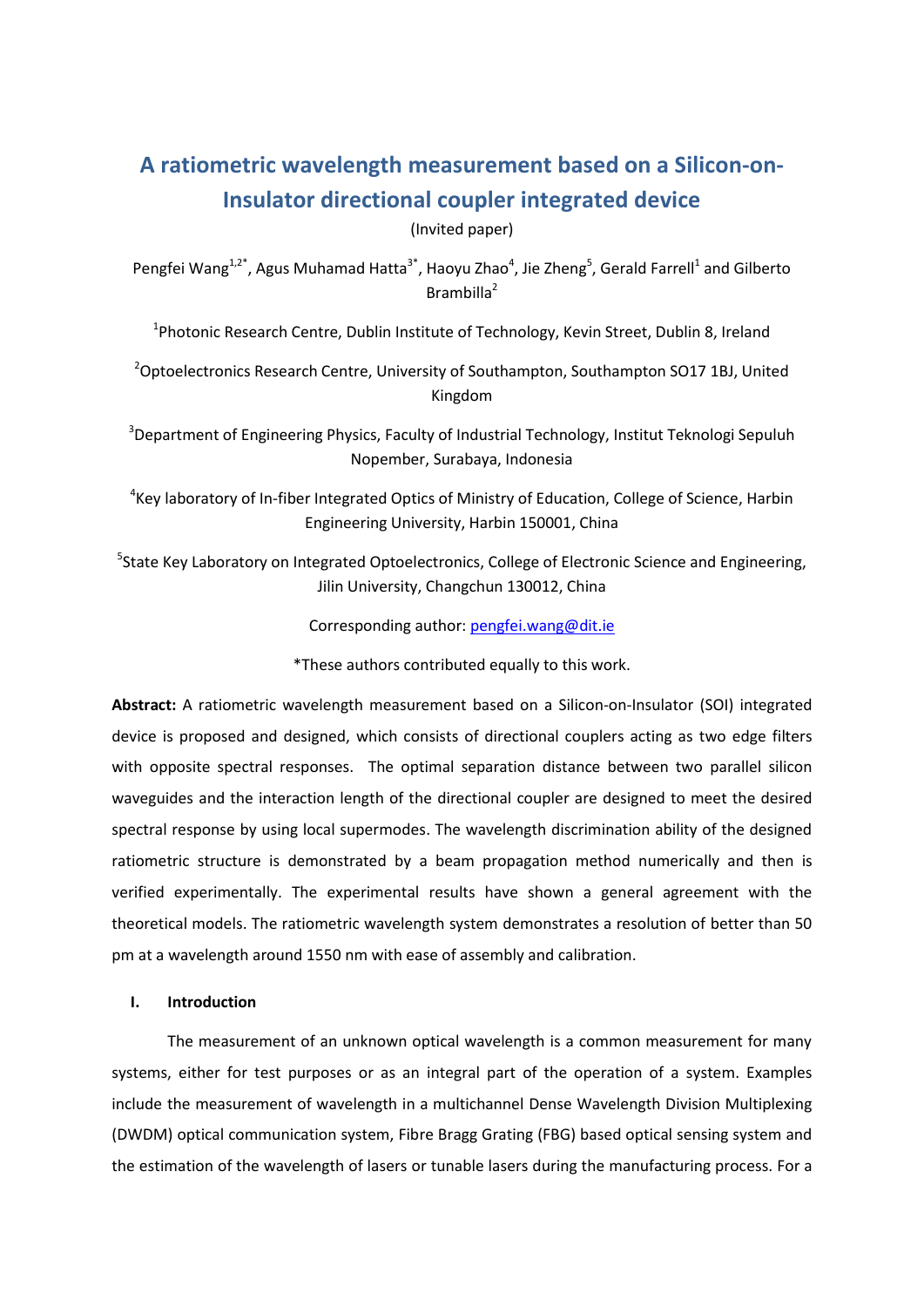DWDM optical communication system, wavelength measurement is indispensable in the accurate setting and maintaining of the transmitter's or of the monitoring tunable lasers' wavelength. For FBG based optical sensing systems, a cost-effective wavelength measurement scheme is very important in their successful commercialisation [\[1\]](#page-15-0) .

The existing numerous wavelength measurement schemes can be divided into two main schemes, namely passive and active wavelength measurement schemes. Most of the existing passive schemes, employing wavelength sensitive optical devices, have a simple configuration and offer a high-speed measurement, but suffer from a limited resolution due to associated problems with the use of bulk-optic filter/collimation components and associated alignment stability or a limited wavelength range due to the spectral characteristics of the employed optical devices. The active schemes, mainly using wavelength-scanning technologies, which can achieve high resolutions, require much more complicated configurations and have a low measurement speed as compared to the passive schemes. The classic commercial instruments measuring the wavelength of light involves an interferometer or a monochromator, suffering from high cost and inherently slow measurement speed due to the mechanical motion involved.

A passive ratiometric wavelength monitor [\[2\]](#page-15-1) offers a high-speed wavelength measurement with a smart footprint and a simple configuration. It consists of a splitter connected to an edge filter and a reference arm. The wavelength of the input signal is determined by the measurement of the ratio of the signal intensities. A ratiometric wavelength measurement scheme can be implemented with bulk devices, either an all-fibre based configuration [\[3\]](#page-15-2) or integrated optical circuits [\[4\]](#page-15-3). Compared to bulk optical devices, integrated wavelength monitors have a low fabrication cost, compact size, high scalability and also benefit from a fast response and physical robustness. Examples include a multimode interference coupler, a system comprising three single-mode rectangular waveguides, a Y-branch with an S-bend structure, and a Y-branch with a multimode interference (MMI) structure [\[5\]](#page-15-4).

The directional coupler is a fundamental photonic building block which has been commonly used as power dividers [\[6\]](#page-15-5), optical switches [\[7\]](#page-15-6), filters [\[8\]](#page-15-7) and modulators [\[9\]](#page-15-8) in telecommunication applications. To date some research has been undertaken on the use of a directional coupler structure as an edge filter for use as wavelength monitor [\[10\]](#page-16-0). A directional coupler-based edge filter for wavelength monitoring can be directly designed from the waveguide parameters (geometry and refractive index profile) by calculating the spectral response of the directional coupler over the desired measurable wavelength range for each different interaction length with a given separation distance, i.e., by scanning the parameter-space (consisting of the separation distance and interaction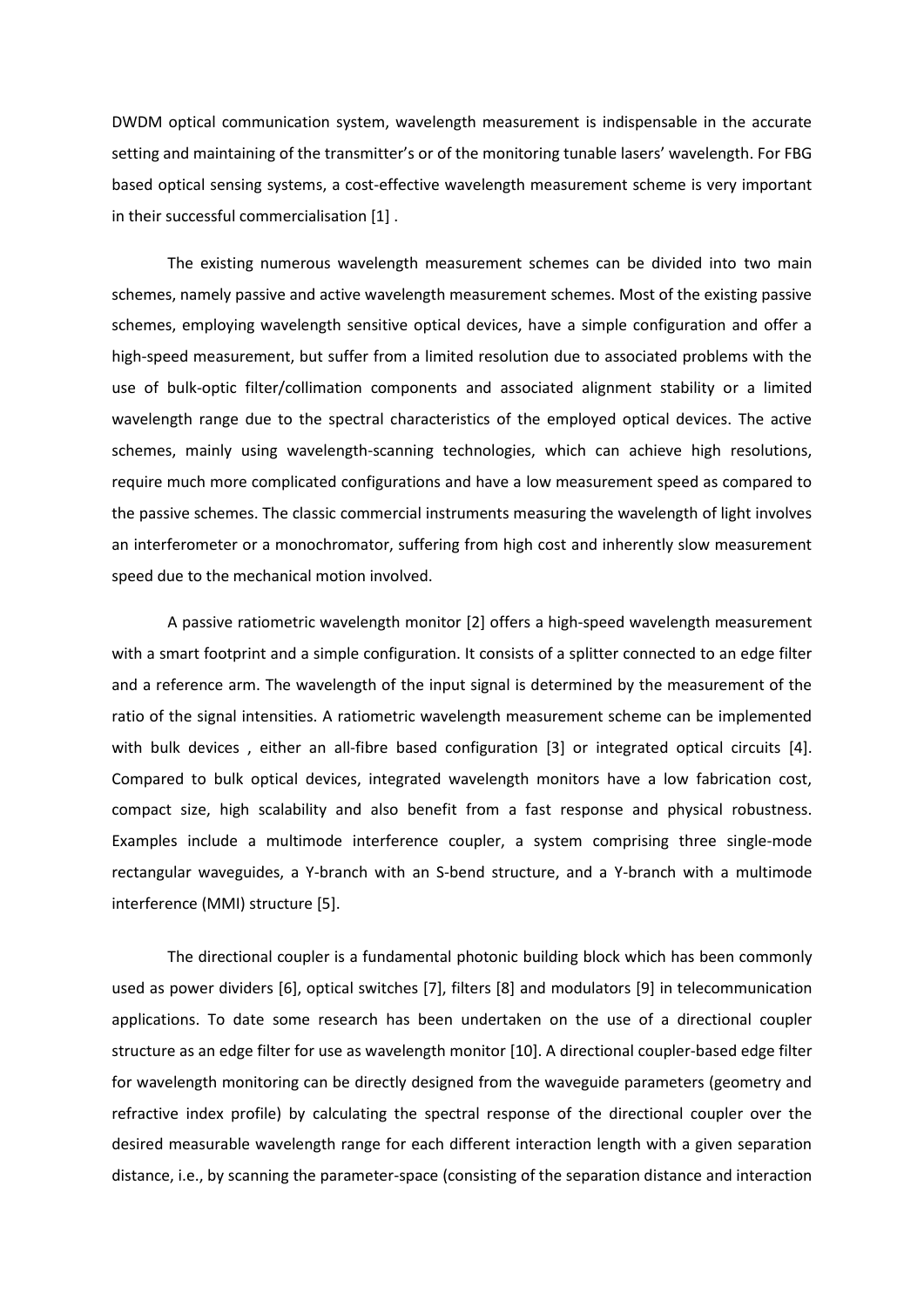length) in the 3-D case within a specified wavelength range, as shown in [\[11\]](#page-16-1). However, this method is time consuming, and also it only considers the central coupling region, whereas a complete planar lightwave circuit (PLC) implementation of a directional coupler should consist of an input waveguide region, a central coupling region and an output waveguide region. Therefore the entire PLC structure needs to be considered to take into account the couplings in the input and output waveguide regions.

Silicon-on-insulator (SOI) is an attractive platform for dense integration of optoelectronic devices, and a low-cost integrated optoelectronic circuit on SOI can be realized because the fabrication technology of optical waveguide devices based on SOI technique is compatible with mature CMOS technology [\[12\]](#page-16-2). Traditionally SOI consists of a thin silicon layer on top of an oxide cladding layer carried on a bare silicon wafer. With its silicon core and its oxide cladding, it has a high vertical refractive index contrast for better confining the fundamental guided modes in the silicon core. In addition, both the silicon and the oxide (normally silica) are transparent at telecom wavelengths of 1.3 and 1.55 µm. Therefore it can be a potential candidate to develop an SOI based integrated photonic device for telecom applications.

In this paper a simple design method is proposed (Section 2) to determine the required separation distance and interaction length of an SOI directional coupler to meet a desired spectral response as an edge filter device within an integrated wavelength monitoring system. The directional coupler design parameters, namely separation distance and interaction length, are solved with much less computation as compared to the parameter-scanning method described above in [\[13\]](#page-16-3). A numerical example is presented in Section 3 using a traditional beam propagation method (BPM) and the experimental verification is also presented in Section 4. In Section 5, a ratiometric wavelength measurement system using the fabricated directional coupler SOI integrated device as an edge filter is presented.

### **II. Theoretical design**

The schematic of a simple ratiometric structure based on a directional coupler is shown in Fig. 1 and consists of an input waveguide region, a central coupling region and a output waveguide region. Two important parameters define the device: the interaction length (*L*) of two parallel waveguides and their separation distance (*S*) in the central region. For the input and output waveguide region, the separation between the two parallel waveguides increases gradually to 250 μm to allow connecting the directional coupler integrated device with the external coupling waveguides, normally standard singlemode optical fibres. The schematic cross section of the SOI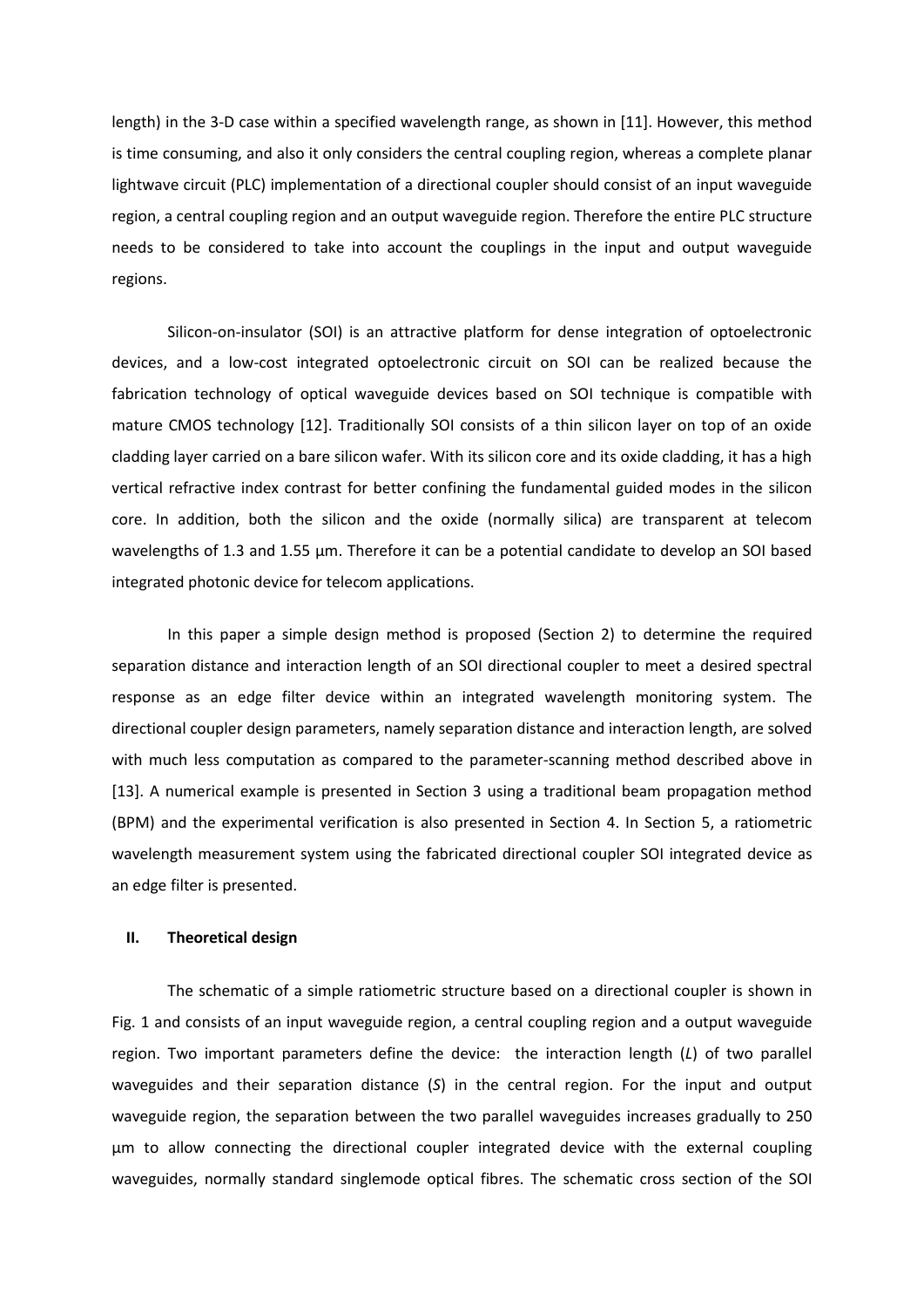integrated device is shown in Fig. 1(b). The desired spectral response as the ratio of the output power from the two arms of the parallel waveguides is presented in Fig. 1(c) and the corresponding ratio of the two outputs over the wavelength range is presented in Fig. 1(d). The wavelength of an unknown input signal can be determined by measuring the power ratio between the two output arms as shown in Fig. 1 (a), assuming a suitable calibration has taken place.



 $(c)$  (c)

 $\lambda_1$  Wavelength(nm)  $\lambda_2$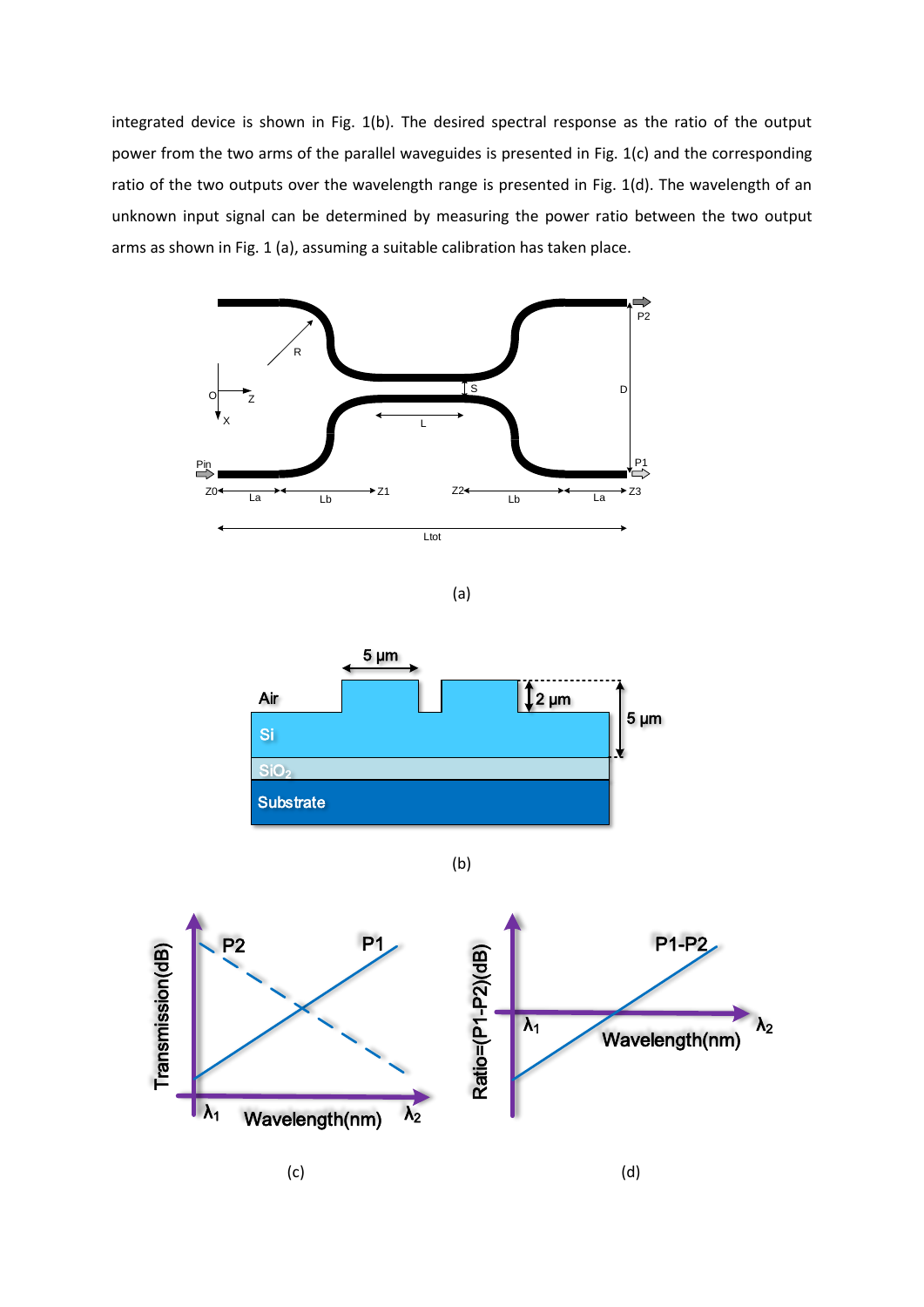Fig. 1 (a) Schematic structure of an integrated ratiometric wavelength monitoring based on a directional coupler consisting of an input region, a central region and an output region; (b) schematic cross section of SOI waveguide directional coupler; (c) desired spectral response; (d) output ratio of the two arms over the wavelength range.



Fig. 2 Ratio of output powers as a function of the accumulated phase difference parameter.

A procedure to design the ratiometric wavelength monitor based on a directional coupler has been presented in our previous work [\[14\]](#page-16-4) and it is adapted in this formulation. The relative output powers of the directional coupler according to an analysis of the local supermodes [\[11\]](#page-16-1) can be given by

$$
P_1 = \left(1 + \cos\left(\frac{f}{f}\right)\right)/2\tag{1. a}
$$

$$
P_2 = \left(1 - \cos\left(\frac{j}{2}\right)\right)/2\tag{1.b}
$$

where  $j = j_{in} + j_{c} + j_{out}$  is the total phase difference accumulated in the input region ( $\phi_{in}$ ), in the central coupling region ( $\phi_c$  ) and in the output region( $\phi_{_{out}}$ ). In the central coupling region of coupling length *L* (from  $z = z_1$  to  $z = z_2$ ) the phase difference is given by

$$
\dot{J}_c = \rho L / L_c \tag{2}
$$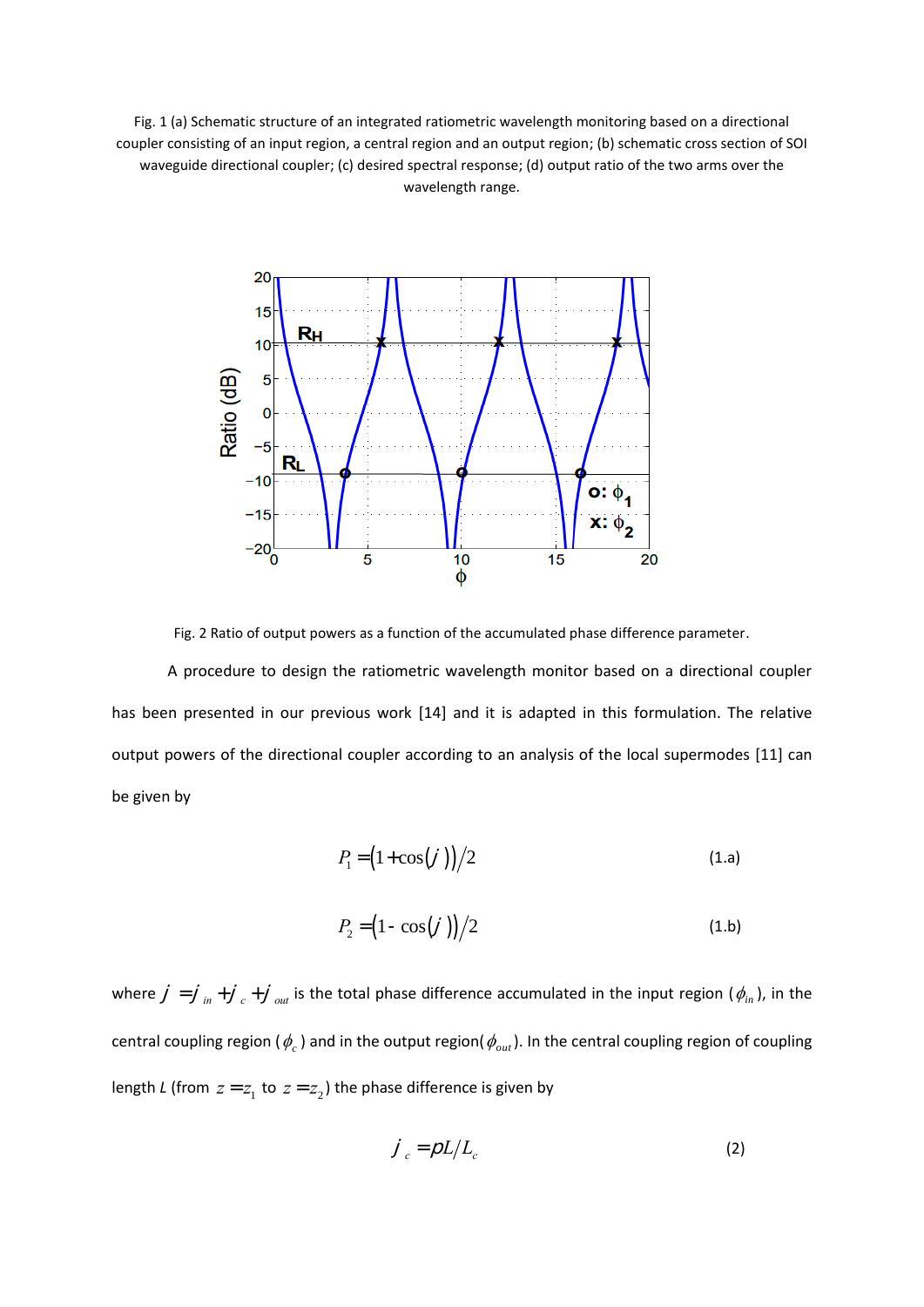where  $L_c = \frac{D}{\sqrt{D_+ - D_-}}$  is the coupling length and  $D_+$  and  $D_-$  are the propagation constants of a symmetric and an asymmetric supermodes, respectively.  $b_+$  and  $b_-$  can be calculated using a numerical method such as a finite difference method {Ladouceur, 1996 #12}.

In the input and output regions (with a length of  $L_{B}$ , from  $z = z_0$  to  $z = z_1$  and from  $z = z_2$ to  $z = z_3$ , respectively), the total phase difference can be evaluated using

$$
\dot{J}_{in} = \int_{z=z_0}^{z=z_1} \hat{g} \, \dot{D}_+(z) - D_-(z) \hat{g} \, dz \tag{3a}
$$

$$
j_{out} = \int_{z=z_2}^{z=z_3} \hat{g} D_{+}(z) - D_{-}(z) \hat{f} dz
$$
 (3b)

It should be noted that at  $z = z_0$  and  $z = z_3$  the coupling between two waveguides is negligible  $\big( \mathcal{b}_{+} = \mathcal{b}_{-}\big)$ , as the distance D between the two output waveguides is sufficiently large. Although the finite difference method [\[15\]](#page-16-5) can be used to calculate  $b_+$  and  $b_-$  at any positions in the input/output region in the z direction, it is time consuming. A method which utilizes a beam propagation method (BPM) can be more efficient [\[13\]](#page-16-3).

The ratio between the two output powers is determined by the accumulated phase difference:

Ratio = 
$$
10 \times \log_{10} (P_1/P_2) = 10 \times \log_{10} \frac{\text{R}}{\text{C}} \frac{1 + \cos(j)}{1 - \cos(j)} \frac{\text{C}}{\text{D}}
$$
 (4)

and it is shown in Figure 2 as a function of the accumulated phase difference. A simple design method was envisaged to determine the separation distance  $(S)$  and the interaction length  $(L)$ associated to a specific directional coupler spectral response. The accumulated phase difference can be written as a function of separation distance  $(S)$  and a wavelength  $($  /  $)$  as: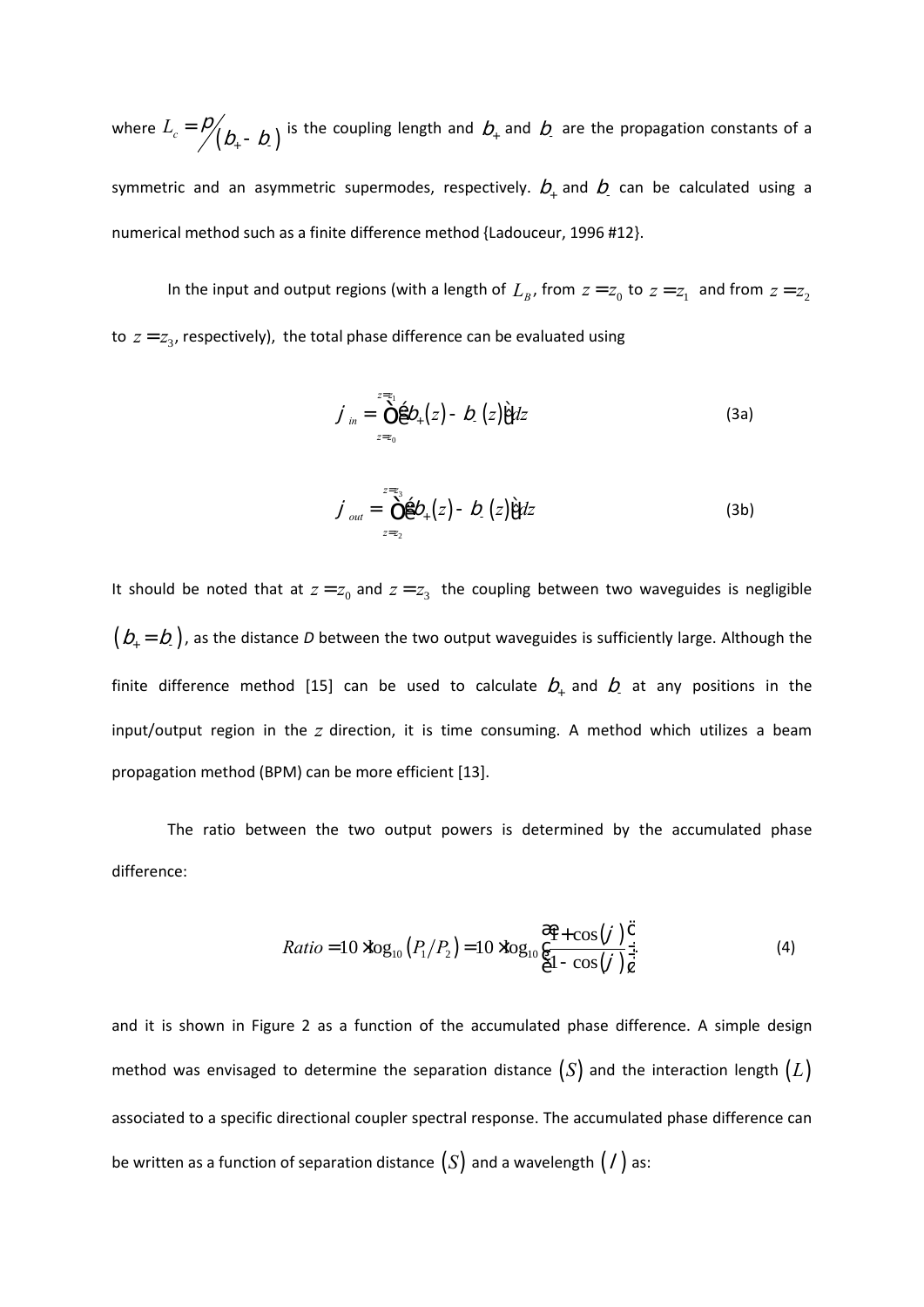$$
j = j_{in}(S, l) + j_{c}(S, L, l) + j_{out}(S, l) = j_{in}(S, l) + \frac{\rho L}{L_{c}(S, l)} + j_{out}(S, l).
$$
 (5)

In the design of the ratiometric wavelength monitor, a chosen range of wavelengths between  $\ell_1$  and  $\ell_2$  corresponds to the desired ratio from  $R_L$  to  $R_H$ . Figure 2shows that values of accumulated phase difference  $j_I$  and  $j_2$  for  $I_1$  and  $I_2$  correspond to the ratios  $R_L$  and  $R_H$ , respectively. There are series of  $j_{I}$  and  $j_{2}$  values as depicted in Figure 2. Insertion of these values of  $j$  and  $l$ , separately, into (5) produces the two equations:

$$
j_1 = j_{in, l_1}(S) + \frac{\rho L}{L_{c, l_1}(S)} + j_{out, l_1}(S)
$$
 (6. a)

$$
\dot{J}_2 = \dot{J}_{in, l_2} (S) + \frac{\rho L}{L_{c, l_2} (S)} + \dot{J}_{out, l_2} (S).
$$
 (6.b)

From eq. (6), the elimination of *L* allows to define an objective function *f* in terms of the variable *S* as:

$$
f(S) = \frac{\int_{-1}^{1} - \int_{in, l_1}^{1} (S) - \int_{out, l_1}^{1} (S)}{\int_{-2}^{1} - \int_{in, l_2}^{1} (S) - \int_{out, l_2}^{1} (S)} - \frac{L_{c, l_2} (S)}{L_{c, l_1} (S)}.
$$
 (7)

By using the chosen values of  $j_1$ ,  $j_2$ , and utilizing (7), the optimum value of S can be obtained which corresponds to  $f(S)$  = 0. Thus, the optimum value of *L* can be extracted from either of (6.a) or (6.b). Multiple values exist for the parameter pair  $j_{1}$  and  $j_{2}$ , as seen in Figure 2, corresponding to multiple values of S and L. In practice, the values of  $j_{1}$  and  $j_{2}$  which yield a viable device size is chosen. And thus, to obtained the desired spectral response, the method proposed here only needs to calculate  $L_c(S)$  and  $\int_{in,out}(S)$  for the two wavelengths  $\ell_1$  and  $\ell_2$  rather than performing spectral response calculation for the whole range of directional coupler parameters in a conventional scanning method.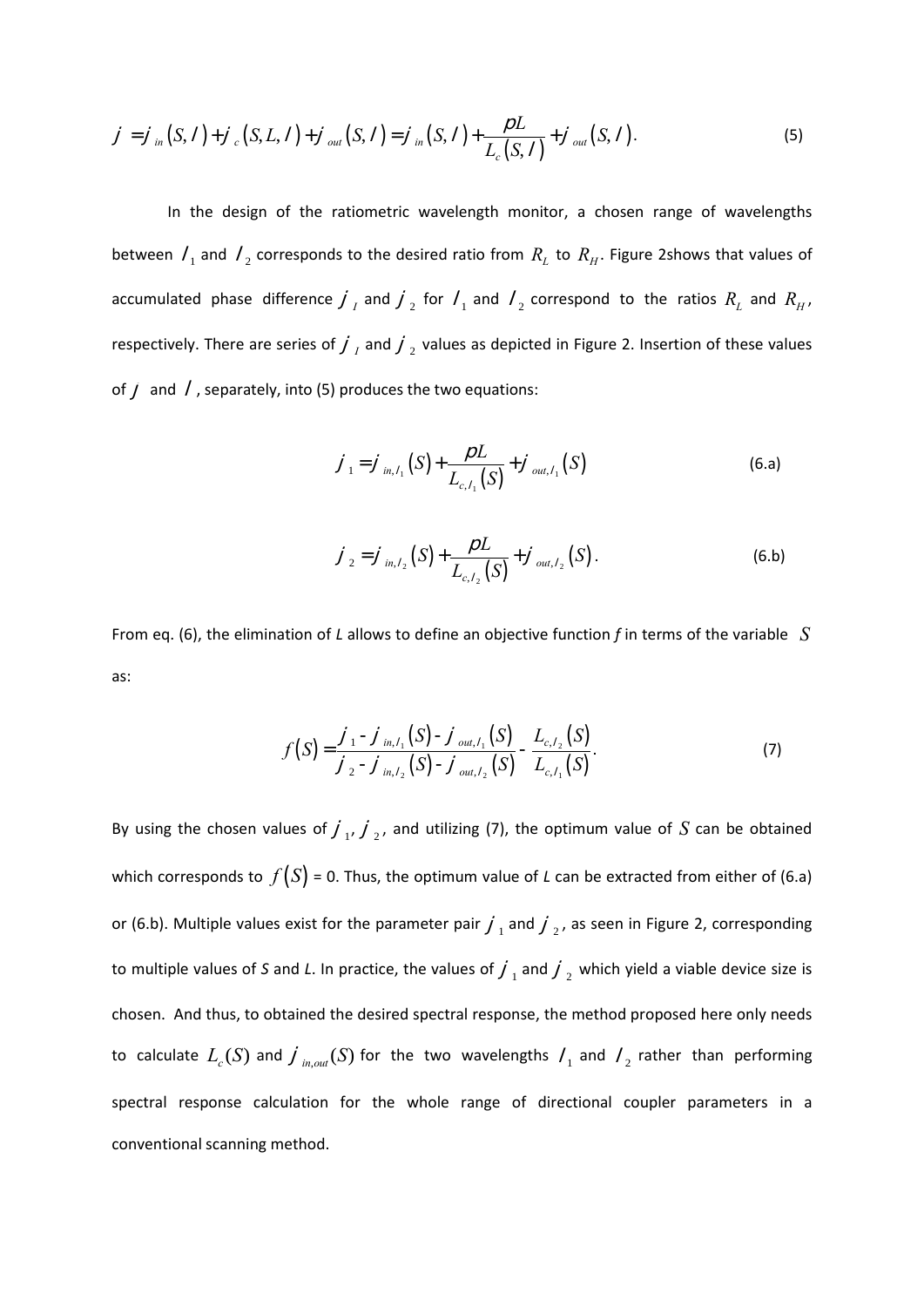#### **III. Numerical sample**

A numerical example is presented here to demonstrate the design method and the ratiometric scheme. The refractive indices of the core and the cladding for an SOI waveguides are denoted as *nco* and *ncl*, respectively. To reduce leakage of the guided mode into the silicon substrate, we chose an oxide thickness of 1  $\mu$ m. The height and the width of the core were chosen to be 2 and 5  $\mu$ m respectively, in order to keep a good coupling between the adjacent SOI waveguide and also facilitate modal coupling between the SOI waveguide and the optical fibres. The coupler output was calculated assuming the height  $(h_x)$  and width  $(h_y)$  of the Si rib waveguide as  $h_x = h_y = 5 \mu m$ ,  $n_{co} = 3.5$ ,  $n_{cl}$  = 1 and the curvature radii for the both the input and output waveguides  $R_d$  = 50,000 µm. The calculated wavelength range is from 1500 nm to 1600 nm.

The device is designed to target a discrimination range  $R_1$  = -10 dB to  $R_2$  = 10 dB as depicted in Figure 2. The corresponding accumulated phase difference values are  $\phi_1$  = 3.754+j2 $\pi$  and  $\phi_2$ =5.671+j2 $\pi$  with j = 0, 1, 2, and so on. The procedure given in the previous section provided the separation distance *S* = 1.6, 1.4 and 1.2 um with the corresponding interaction length of *L* = 19,840, 17,540 and 13,640 um, respectively. The viable device size was chosen from fabrication considerations, to minimise the separation distance and facilitate the deposition process: *S* = 1.6 µm and *L* = 19840 µm.

To independently verify the operation of the proposed design, a beam propagation method is used to calculate the whole spectral response with the designed structure within the wavelength range. Figure 3 shows the cross section views of the optical field patterns of the SOI waveguides when the operating wavelength is 1550 nm, for a coupling ratio of 1%:99%, 50%:50% and 99%:1%; the propagation distance are 4720 µm, 5905 µm and 7090 µm, respectively. Figure 3 shows that the coupling has occurred at the bending waveguide region. The accumulated phase difference between the two local supermodes in the input region is then obtained as  $\phi_{in} = 0.13265$  (= $\phi_{out}$ ). Also, one can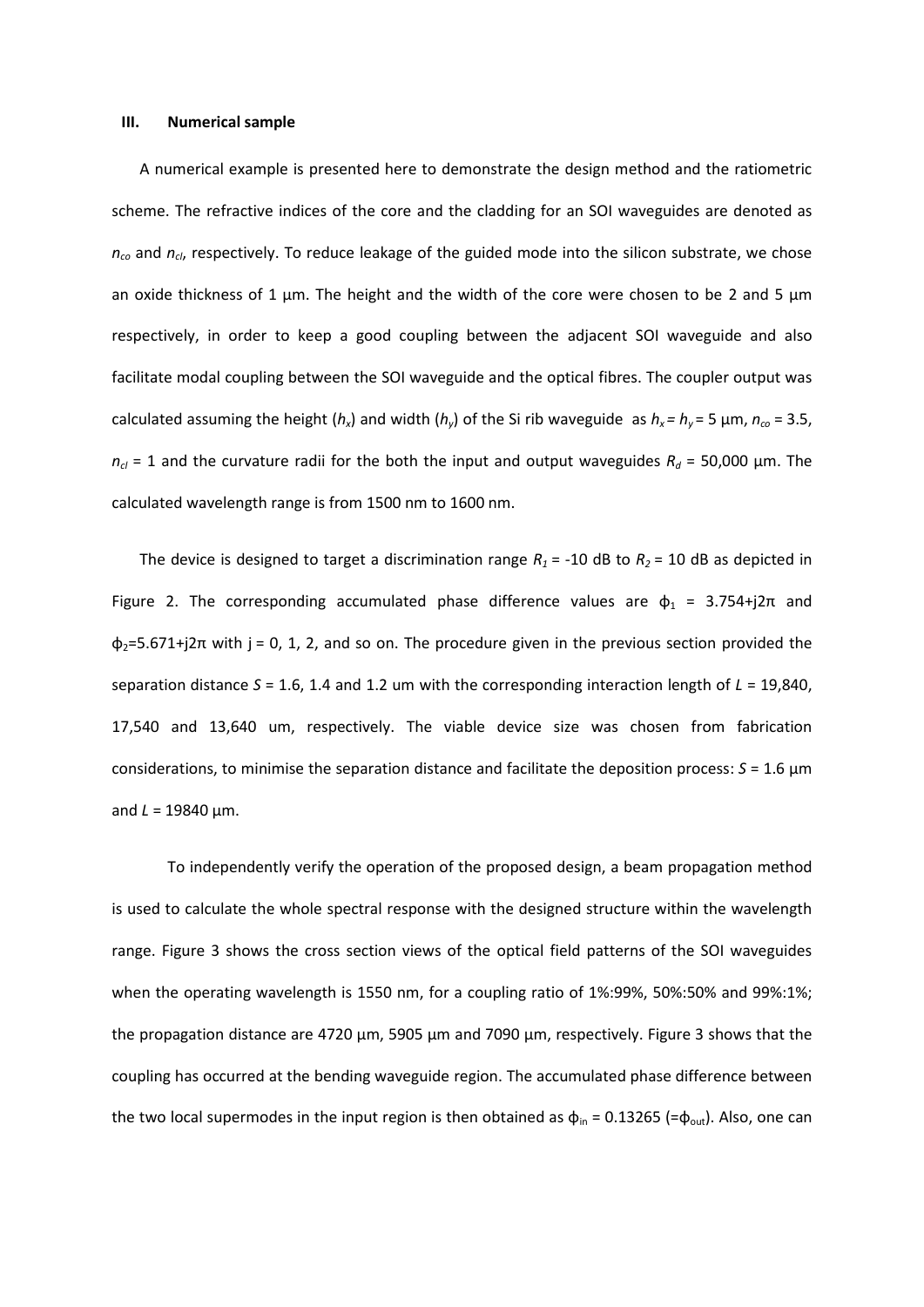see that the relative output power of the directional coupler varies depending on the propagation distance and hence the coupling ratio varies.



(a)



(b)



(c)

Figure 3. Cross section views of optical field patterns calculated by BPM when output power ratio is (a) 1%:99%; (b) 50%:50% and (c) 99%:1%.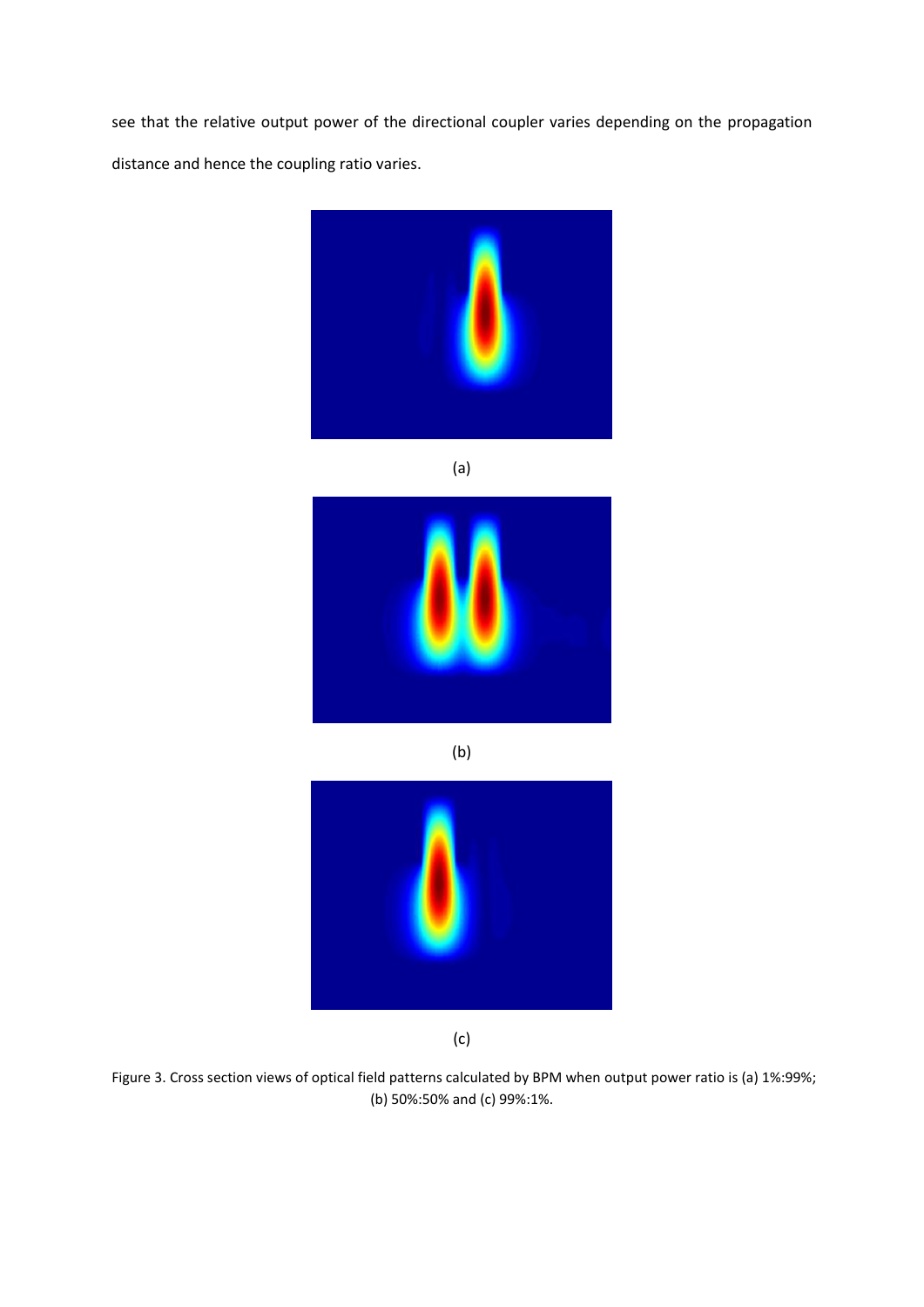The calculated spectral response is plotted in Fig. 4 from which it is clear that the discrimination range (from 1500 to 1600 nm) is -6.99 to -0.1 dB (for P<sub>1</sub>) and -1.03 to -18.44 dB (for P<sub>2</sub>) for the positive and negative slope edge filter, respectively.



Figure 4. Calculated spectral response of the two arms of the device.

#### **IV. Fabrication of SOI integrated device**

Devices were patterned on SOI Unibond wafers manufactured by SOITEC with 5 µm thick silicon on a 1 µm thick silica layer. The thick silica layer optically isolates the waveguide from the substrate, reducing losses due to substrate leakage. The wafer was polished on both sidesto reduce the device scattering loss.

The entire fabrication process of the SOI integrated directional coupler device is shown in Fig. 5. First, the wafer was cleaned by acetone, isopropyl alcohol, methanol and de-ionised (DI) water; then a dehydration baking process was carried out on a hotplate at 120 ºC for 3 minutes. A PMMA based e-beam resist was spun at 6000 rpm on the SOI wafer. The wafer was then prebaked on a hot plate at 180 ºC for a minimum of 5 minutes to vaporize the chlorobenzene and harden the resist, and the resulting PMMA thickness was circa 300 nm. The hardened resist was exposed lithographically using the JEOL JBX-9300FS Electron Beam lithography (EBL) system with a 20 nm resolution under the accelerate voltage of 10 kV. The electron dose was optimized so that the size of the patterned waveguide was equal to the targeted sizes. The exposed PMMA was developed in a 3:1 mixture of methyl isobutyl ketone (MIBK) and isopropyl alcohol (IPA) for 18 seconds and subsequently rinsed in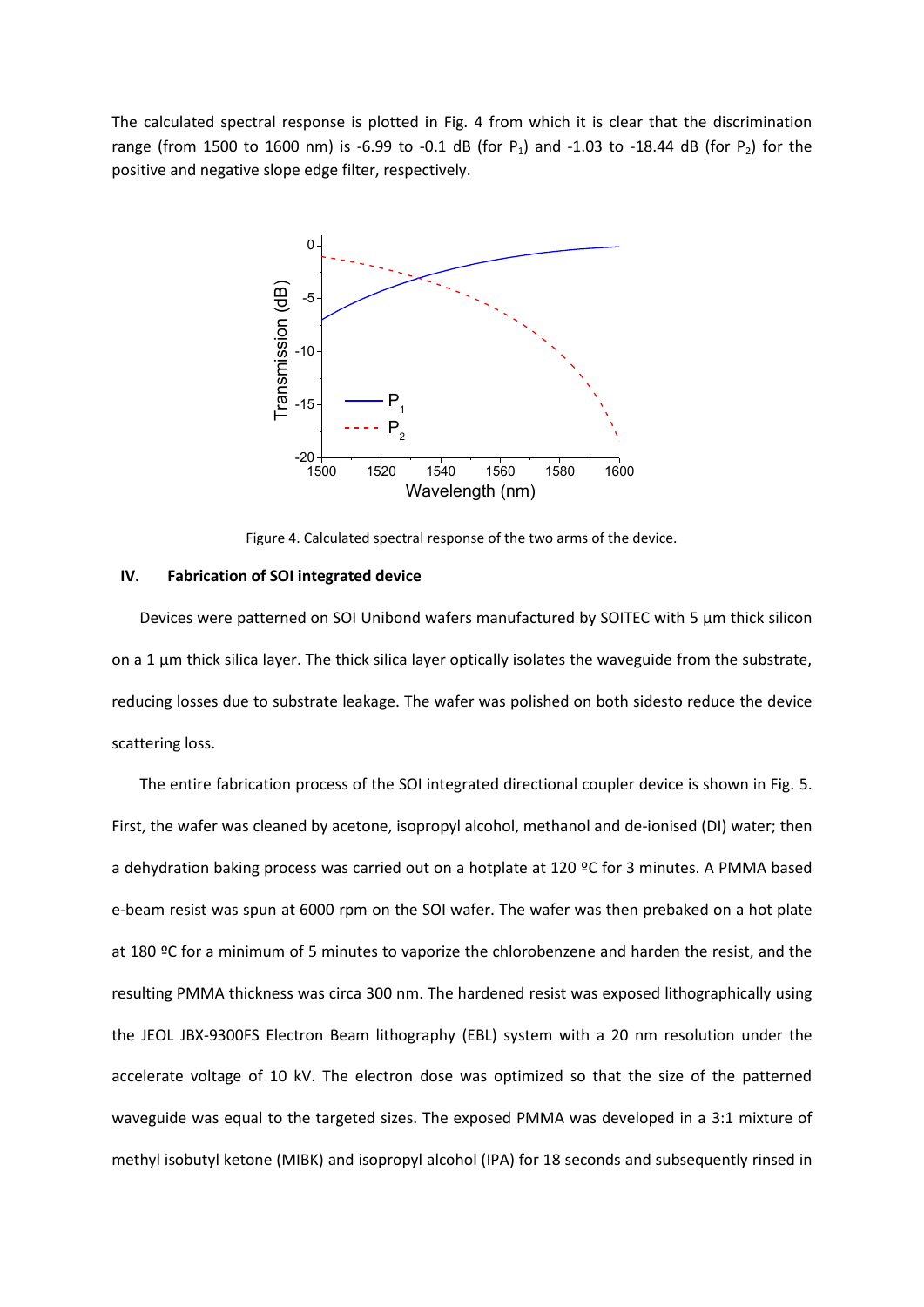IPA for 18 seconds. The inductively coupled plasma (ICP) etching of the wafer was then carried out with the ICP-RIE (Plasmalab System 100, Oxford Instruments) system with an etch rate of circa 200 nm/min. The entire etching condition was carefully optimized to achieve a minimum sidewall roughness. After the removal of photoresist in  $O_2$  plasma, the devices were cleaned and cut from the wafer and the devices were polished on both sides for measurements.





PMMA spun on a SOI wafer

| Si               |  |
|------------------|--|
| SiO <sub>2</sub> |  |
|                  |  |
| <b>Substrate</b> |  |

(b)



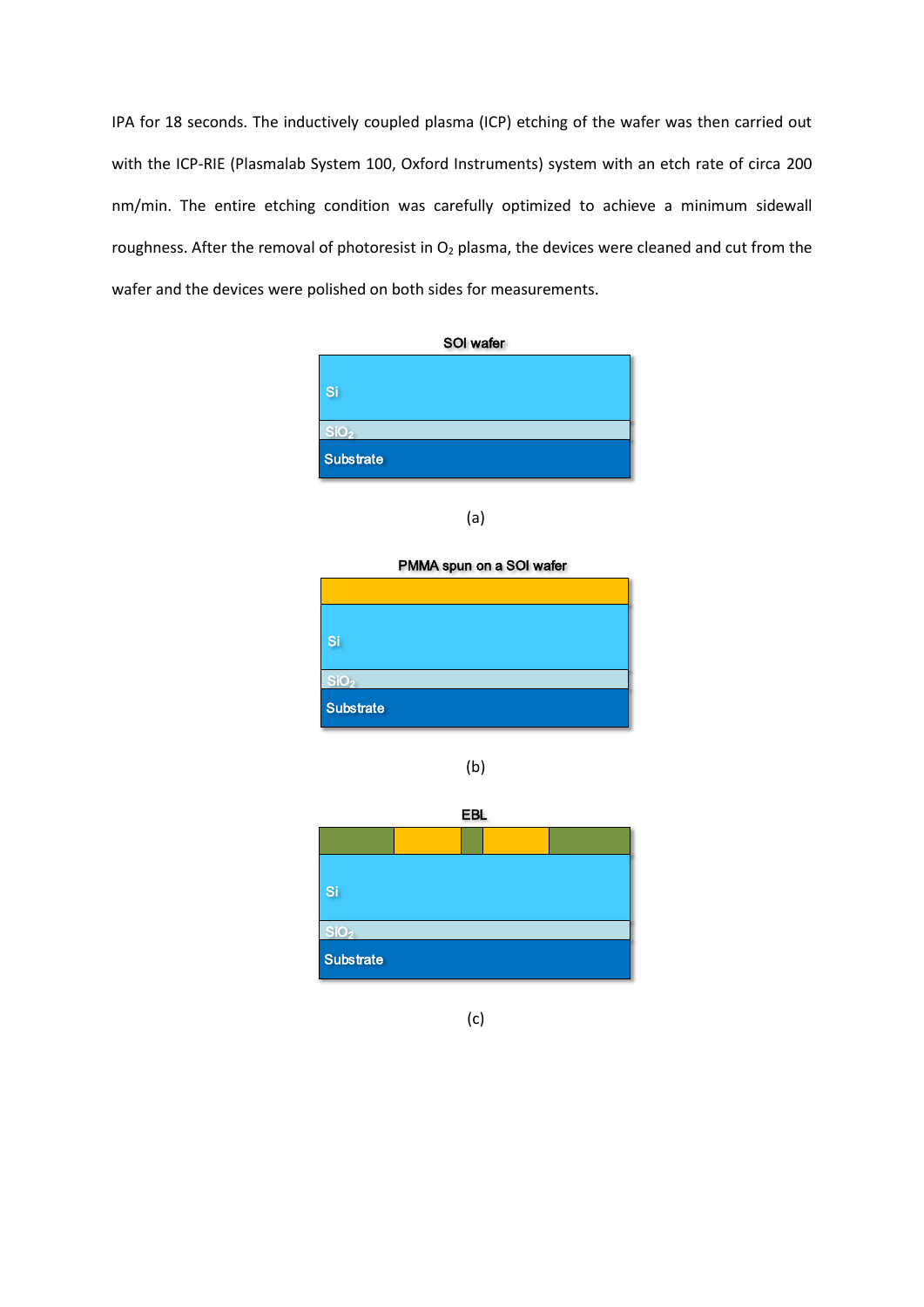

(d)







(f)

The SEM images of the coupling region of the fabricated SOI device are shown in Fig. 6. The figures have shown both a top view and a cross sectional view of the resulting dry etched features, indicating sidewall verticality and etching surface quality of the waveguides. The Plasmalab System 100 clearly demonstrated the capability of etching high quality SOI integrated photonic structures.

Figure 5. Fabrication process of the SOI waveguide directional coupler.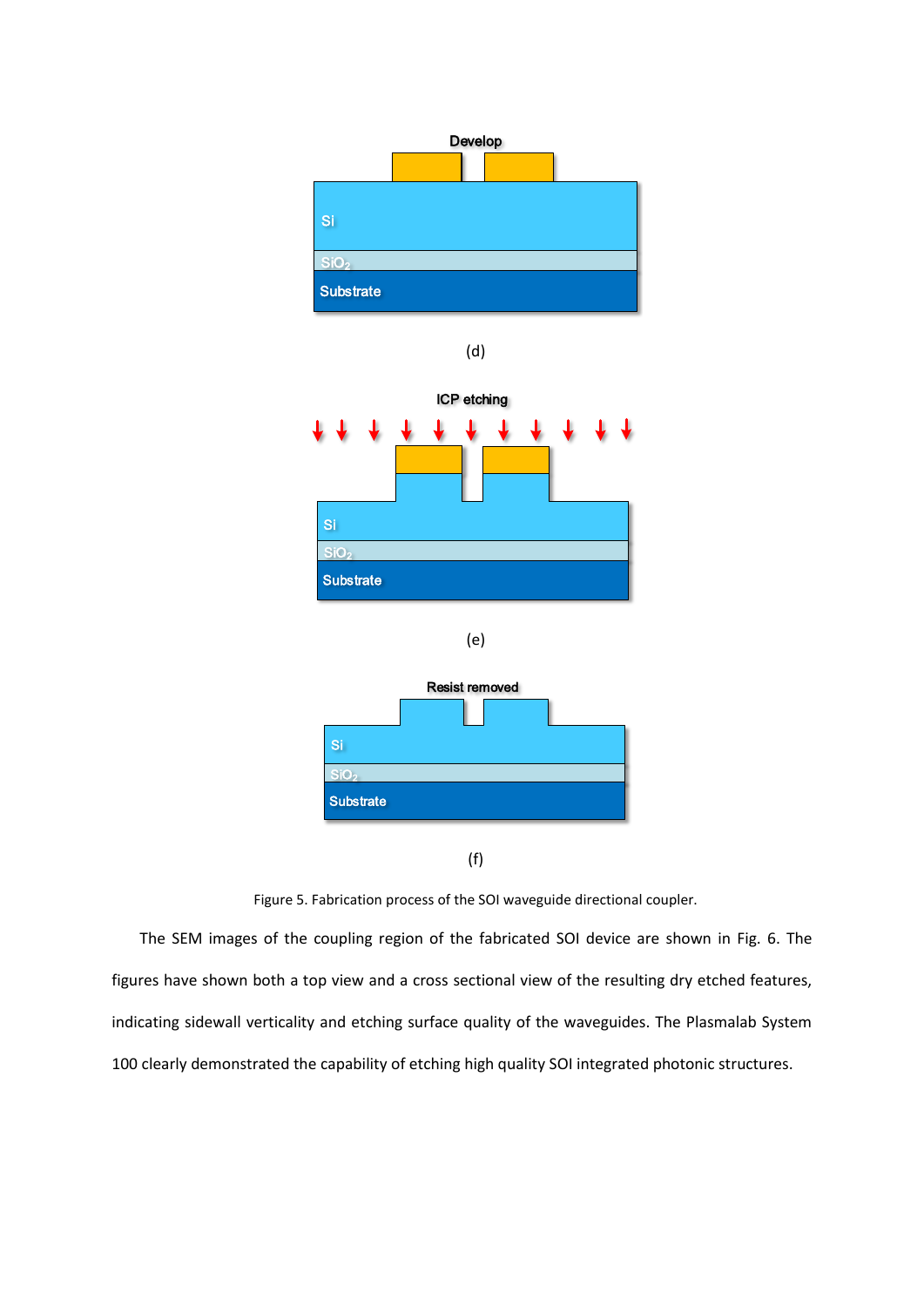

 $(a)$  (b)

Fig. 6. SEM images of the fabricated SOI integrated device.

## **V. Characterization of fabricated sample**

The optical characterization was performed using a tunable laser coupled to the SOI integrated device via a polarization maintaining tapered fibre and a polarization controller. The output light from two arms was collected separately using two 20X objective lenses and two photodiodes placed at the ends of each arm to measure the optical power and hence the power ratio of the system. Fig. 7 shows the measured and simulated ratio results. The measured ratio data has a general agreement with the calculated results. From Fig. 7 one can see the measured results of the SOI integrated device are smaller than that for the device as predicted by the theoretical calculation. We note a circa 40.96% discrepancy existing on the discrimination range between the measured data and the simulated results, which are consistent on two different setups, thus pointing to either an imprecise refractive index used in the simulations, or more likely, variations in either the gap between the parallel waveguides or the slab thickness of the SOI, namely the manufacturing tolerances.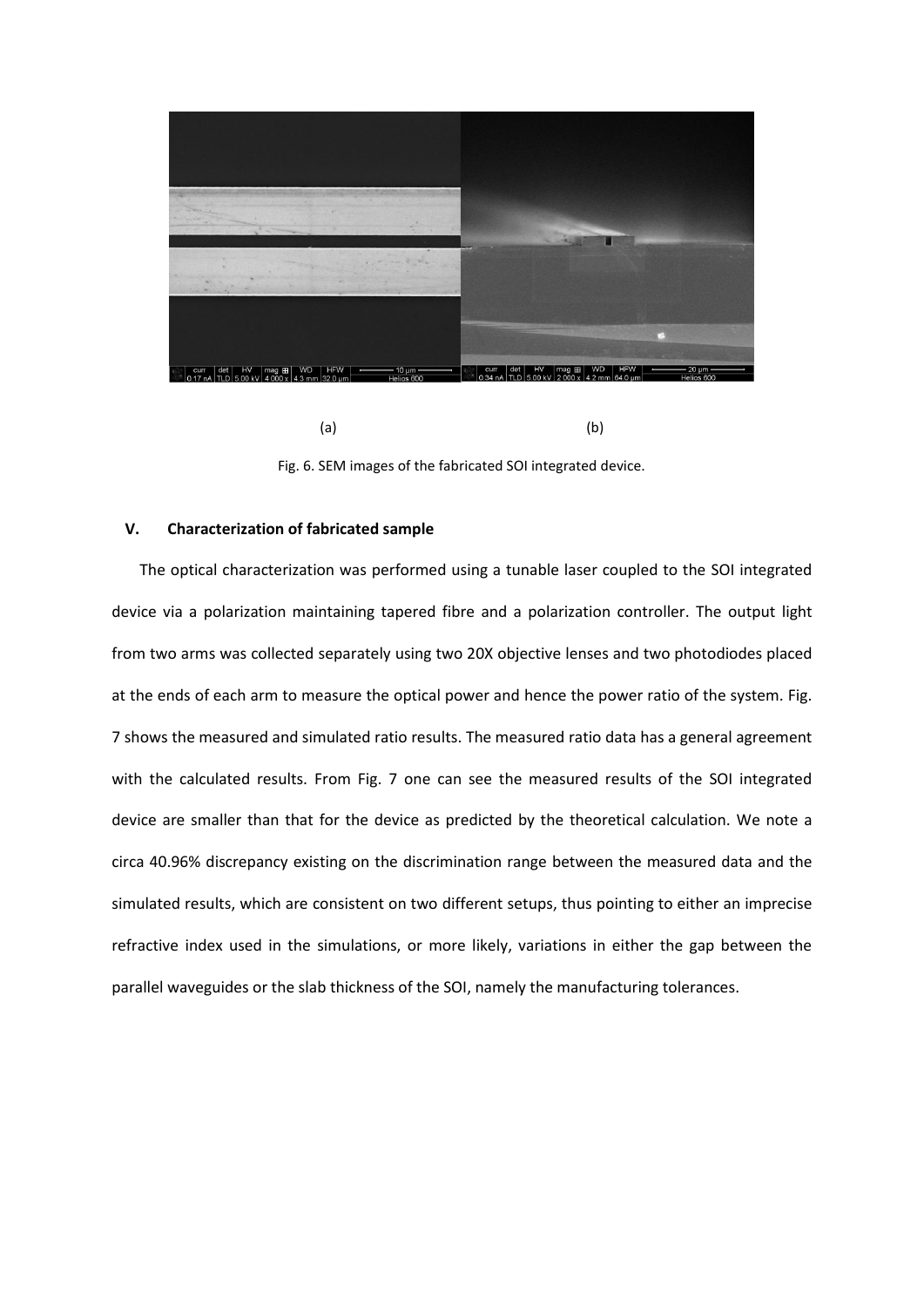

Fig. 7. Calculated and measured power ratio results of the fabricated SOI integrated device.

### **VI. Ratiometric wavelength measurement**

Resolution for a ratiometric wavelength measurement system, i.e., the minimum wavelength shift it can detect in a range of practical applications, is an important performance parameter when the system is particularly used for monitoring a tunable laser or in an FBG based sensing system. According to the previous theoretical and experimental investigation [\[16\]](#page-16-6) of the transmission response of an edge filter in a wavelength measurement application, resolution is restricted by a number of impact factors in the measurement system, including the slope of the transmission response of the edge filter, the measurable power range of the photodetector, the signal-to-noise ratio (SNR) of the optical source. In order to demonstrate the resolution of the wavelength measurement system based on the designed SOI directional coupler structure, the ratiometric wavelength measurement is performed by taking into account the above impact factors. The source wavelength is changed continuously around 1550 nm with a successive interval of 50 pm. For each tuned wavelength, the photodetectors outputs are sampled 100 times and the ratio of the photodetectors outputs is measured. The wavelength is incremented again and the process of sampling is repeated. The complete time series of the measured ratio values as a function of sample time is shown in Fig. 8. From Fig. 8, it is clear that the detectable ratio due to the wavelength tuning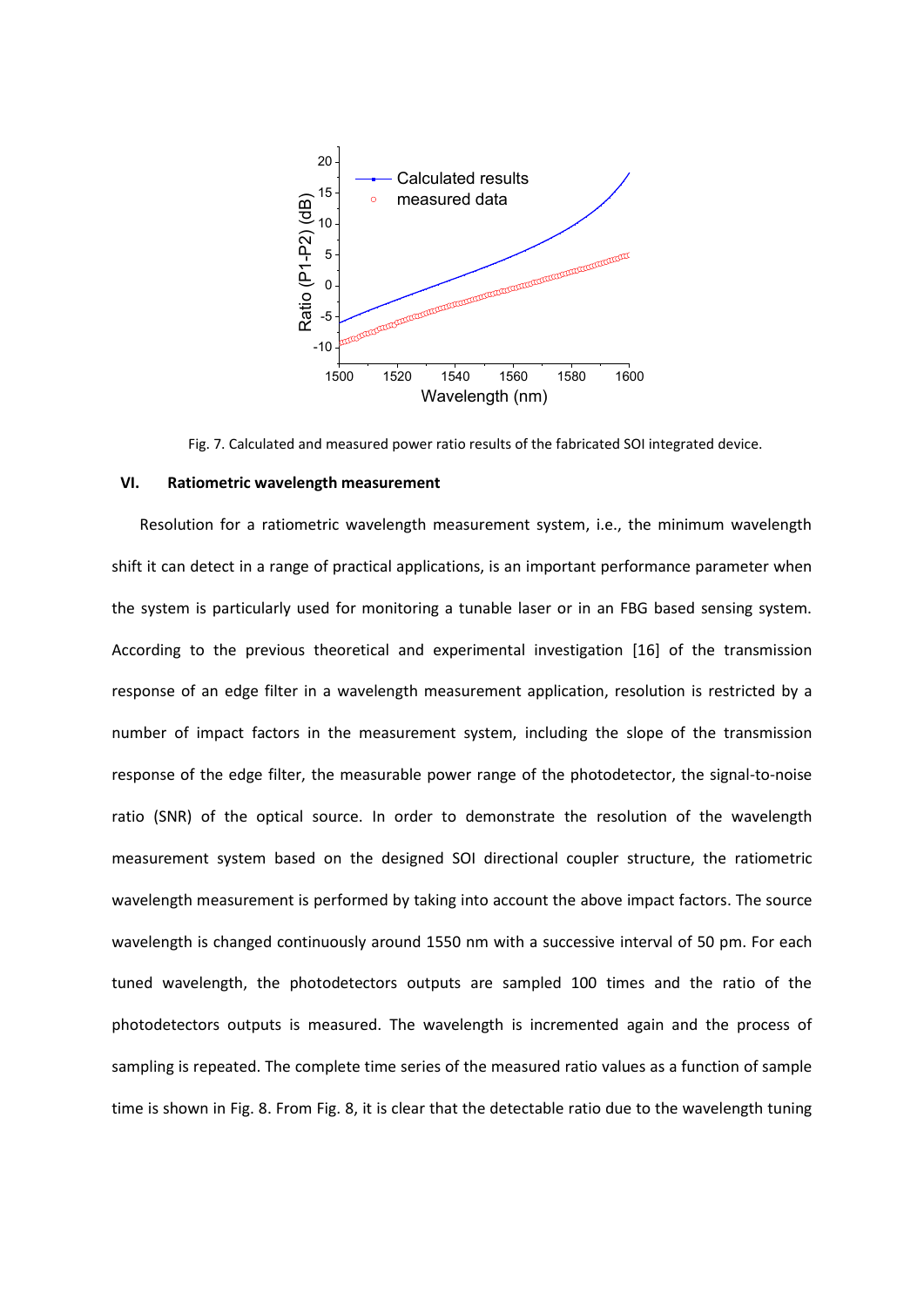has a potential resolution at least equal to 50 pm, using the SOI directional coupler structure designed in this paper.



Fig. 8. Measured output of the ratiometric system as the input signal increases by 50 pm around the wavelength of 1550 nm.

As shown in Fig. 8, the wavelength is stepped by 50 pm every 2.5 seconds and one can also see that the clearly detectable change of the recorded output of the system shows a resolution of better than 50 pm, which is competitive as compared with some active wavelength scanning techniques, with the advantages of robustness and no mechanical movement. Also compared our previous work on optical fibre based edge filters [\[3](#page-15-2)[,17\]](#page-16-7), the advantage of this work is that silicon photonics is a new technology that should at least enable electronics and optics to be integrated on the same optoelectronic circuit chip, leading to the production of low-cost devices on silicon wafers by using standard processes from the microelectronics industry. Also the next generation of optical components needs to be low cost and compatible with high-volume manufacturing. Silicon photonics, using highly confined optical modes in silicon waveguide, appears as a unique opportunity to cope with this integration challenge.

## **VII. Conclusion**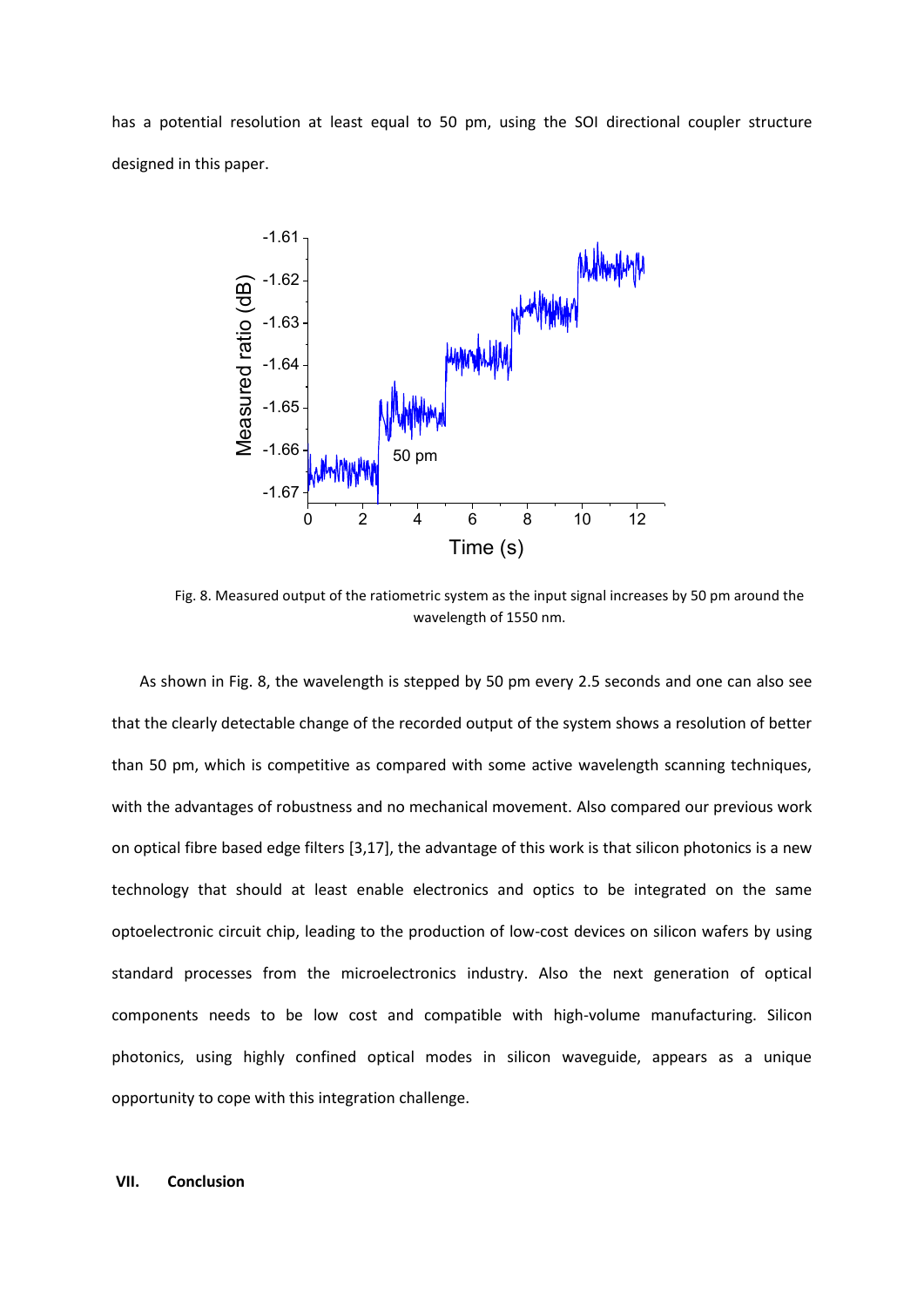A simple integrated ratiometric wavelength monitor based on an SOI directional coupler integrated device has been designed theoretically and experimentally fabricated. The separation distance and interaction length of the SOI device are calculated according to the desired spectral response. The wavelength discrimination of the designed directional coupler structure has been demonstrated numerically and experimentally, and a ratiometric wavelength measurement has been also undertaken, a competitive resolution better than 50 pm for a rapid passive wavelength measurement with the advantages, such as a simpler configuration and low-cost has been shown as compared to existing ratiometric wavelength measurement systems.

## **Acknowledgements**

P. Wang and A. Hatta contributed equally to this work. G. Brambilla gratefully acknowledges the Royal Society (London) for his research fellowship. This work was supported by the 111 project (B13015), at the Harbin Engineering University and also was supported by the National Natural Science Foundation of China (NSFC) under grants 61377058. This publication has emanated from activity supported in part by Science Foundation Ireland (SFI) under the International Strategic Cooperation Award Grant Number SFI/13/ISCA/2845.

## **References**

- <span id="page-15-0"></span>1. Kersey, A.D.; Davis, M.A.; Patrick, H.J.; LeBlanc, M.; Koo, K.; Askins, C.; Putnam, M.; Friebele, E.J. Fiber grating sensors. *Journal of lightwave technology* **1997**, *15*, 1442-1463.
- <span id="page-15-1"></span>2. Melle, S.M.; Liu, K. A passive wavelength demodulation system for guided-wave bragg grating sensors. *IEEE Photonics Technology Letters* **1992**, *4*, 516-518.
- <span id="page-15-2"></span>3. Wang, Q.; Farrell, G.; Freir, T.; Rajan, G.; Wang, P. Low-cost wavelength measurement based on a macrobending single-mode fiber. *Optics letters* **2006**, *31*, 1785-1787.
- <span id="page-15-3"></span>4. Wang, Q.; Farrell, G.; Wang, P.; Rajan, G.; Freir, T. Design of integrated wavelength monitor based on a y-branch with an s-bend waveguide. *Sensors and Actuators A: Physical* **2007**, *134*, 405-409.
- <span id="page-15-4"></span>5. Soldano, L.B.; Pennings, E.C. Optical multi-mode interference devices based on self-imaging: Principles and applications. *Lightwave Technology, Journal of* **1995**, *13*, 615-627.
- <span id="page-15-5"></span>6. Yip, G.L.; Finak, J. Directional-coupler power divider by two-step k+-ion exchange. *Optics letters* **1984**, *9*, 423-425.
- <span id="page-15-6"></span>7. Kogelnik, H.; Schmidt, R.V. Switched directional couplers with alternating δβ. *Quantum Electronics, IEEE Journal of* **1976**, *12*, 396-401.
- <span id="page-15-7"></span>8. Alferness, R.; Schmidt, R. Tunable optical waveguide directional coupler filter. *Applied Physics Letters* **1978**, *33*, 161-163.
- <span id="page-15-8"></span>9. Kubota, K.; Noda, J.; Mikami, O. Traveling wave optical modulator using a directional coupler linbo 3 waveguide. *Quantum Electronics, IEEE Journal of* **1980**, *16*, 754-760.